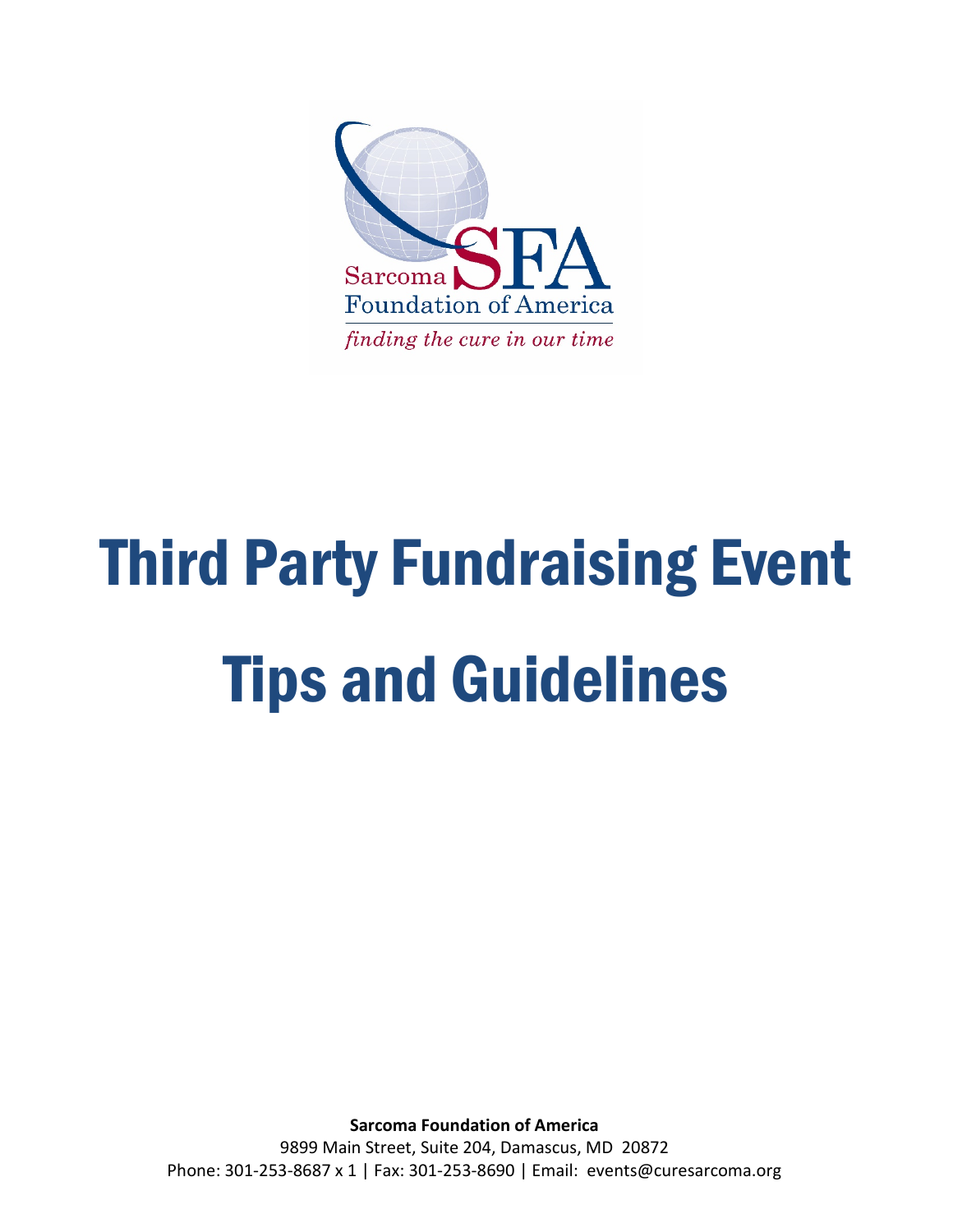# **Third Party Fundraising Event Tips and Guidelines**

Thank you for your interest in fundraising to support the Sarcoma Foundation of America (SFA). We are extremely grateful to the many chapters and organizations who wish to host events to further support our mission of advocating for sarcoma patients by funding research and by increasing awareness about the disease.

#### **Three easy steps to get your event started:**

- Please read the guidelines for the third party fundraising
- Complete and submit the SFA Fundraising Event Proposal
- Wait for written approval before using the SFA name, logo, likeness or materials (SFA will provide response within 10 business day of application submission)

### **Tips for Organizing a Third Party Fundraiser**

Once you have chosen your event (e.g., golf outing, walk/race, etc.), please consider the following tips:

**Tip 1**: Plan a timeline. When and where will your event be held? How much time will you need to plan out the details, and let everyone know about your event?

**Tip 2:** Create a simple budget. Include both income and expenses. To cover expenses, consider finding sponsors to support the event, and speaking with local businesses that will donate goods, services, and auction/raffle prizes. If you are creating a sponsorship package, be sure to include in-kind donations as a possibility.

**Tip 3:** Gather your family, friends, colleagues and associates and organize a committee. Committees may include: marketing and promotion, auction and raffle prizes, in-kind donations, day of event logistics, set-up/clean-up, and registration. Don't forget to make sure you have the appropriate state gaming licenses for your state. Please check your local and state guidelines to see if your event requires liability insurance. Below are some options to consider for cost-effective and one-time event insurance:

- [www.specialeventinsurance.com](http://www.specialeventinsurance.com/)
- [www.theeventhelper.com](http://www.theeventhelper.com/)
- <https://www.kandkinsurance.com/EventsAttractions/Pages/Short-Term-Special-Events.aspx>

**Tip 4:** Marketing and Promotion. The earlier you can get your materials completed and approved – the better. Consider publicizing your event 2-3 months in advance.

**Tip 5:** Fundraise Online. We encourage you to set up a **[Raise Your Way fundraising page](https://www.curesarcoma.org/raise-your-way)** today in support of the SFA! Just click the ["Raise Your Way"](https://donate.curesarcoma.org/fundraise/get-involved?cid=13671) button to get started.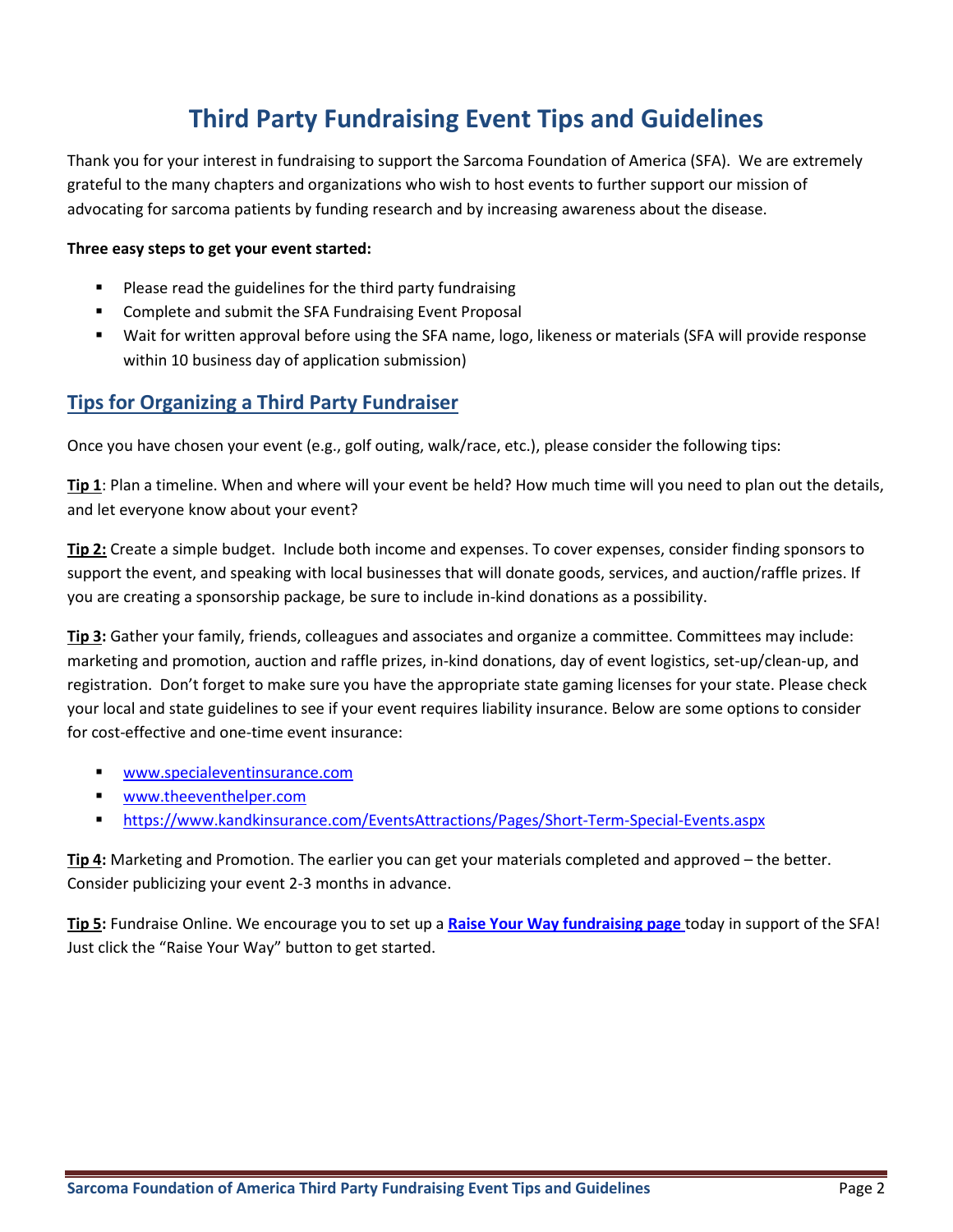## **SFA Third Party Fundraising Guidelines**

Following are criteria for all Third Party Fundraisers approved by SFA:

#### **MARKETING AND PROMOTION**

- 1. SFA must review and approve all promotional materials that include our name and logo before they are printed and distributed. Materials must clearly state SFA as purely a beneficiary and not conducting or sponsoring the event. For example, "proceeds from the ABC Race/Walk will benefit the Sarcoma Foundation of America."
- 2. Promotional material should be clear about the approximate percentage of proceeds that will be donated or state the exact donation structure. For example, "\$5 from every ticket sold will be donated to the Sarcoma Foundation of America."
- 3. SFA may publicize the event to our constituents when appropriate, and/or highlight the event on the SFA's website and social media accounts.

#### **EVENT EXPENSES**

- 1. Expenses incurred for hosting the event are the responsibility of the organizer of the event. SFA will not be liable for any costs or expenses.
- 2. SFA will not reimburse the organizer for the purchase of goods for a third-party event. Event costs should be deducted from the funds prior to sending the donation to SFA.
- 3. The SFA sales tax-exemption (on purchases) cannot be extended to any event or fundraising effort.

#### **EVENT INCOME**

- 1. Event organizers are responsible for maintaining the account for the event.
- 2. All donation checks must be payable directly to th[e Sarcoma Foundation of America](http://curesarcoma.org/) if the donor would like to receive a receipt.
- 3. Only checks payable to the Sarcoma Foundation of America clearly labeled with the donor's information will be provided with a tax-deductible acknowledgement letter in accordance with IRS and state tax regulations.
- 4. If your organization is deducting expenses before sending the net proceeds to SFA, please do not state or imply that any funds given are tax deductible, and do not use the word donation because it implies that the funds are tax deductible.
- 5. SFA requests all net proceeds be submitted to our office within thirty (30) days of the conclusion of the event. Please send a check payable to the Sarcoma Foundation of America at the following address:

SARCOMA FOUNDATION OF AMERICA 9899 MAIN ST SUITE 204 DAMASCUS MD 20872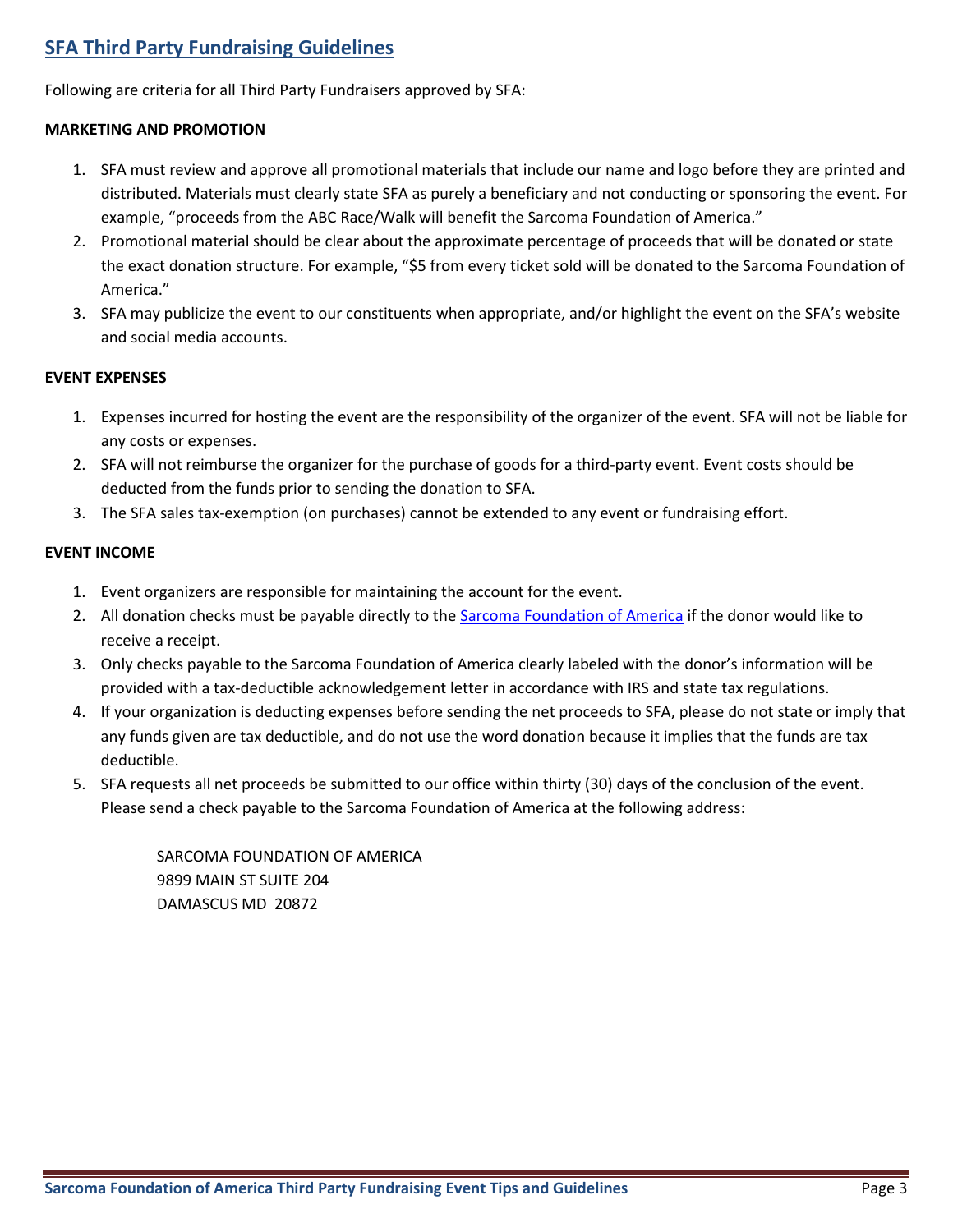#### **EVENT INSURANCE & LIABILITY**

- 1. Event organizers are responsible for obtaining any necessary permits required by local and state government and complying with all applicable laws, and also obtaining any necessary insurance coverage.
- 2. SFA may request the verification of adequate insurance coverage, and reserves the right to be listed as "additional insured."
- 3. Event organizers must notify SFA of any significant changes to the fundraising event once it has been approved. Should circumstances warrant, SFA may direct the organizer to cancel the event and to refrain from using SFA's name, logo, or likeness. The event organizer agrees to release SFA and its directors, employees, and volunteers from any and all liability and connection to the event.

#### **HOW SFA CAN HELP WITH YOUR EVENT**

SFA is extremely grateful of our supporters for planning and managing third-party fundraisers to benefit our mission. SFA is here to support the third-party fundraisers by:

- **Providing advice and suggestions on event planning.**
- Offering existing SFA promotional and educational materials.
- **EXE** Approving the use of SFA's name, logo and images.
- Acknowledging and providing tax receipts for donations made payable and submitted directly to SFA.
- **Providing a letter of support to validate the event.**

#### **Limited Resources**

Unfortunately, due to limited resources, SFA does not have the staff resources to organize third-party fundraisers. Additionally, SFA is unable to provide the following:

- Funds, directly or indirectly to support the event, including, but not limited to expenses, purchases, insurance or liability coverage.
- SFA's tax exemption number for making any purchases related to the fundraiser.
- Guaranteed speakers, Board Members, volunteers, or staff attendance at the event.
- Assistance with soliciting donations, handling mailings, attending committee meetings, recruiting attendees and collecting monies.
- Access to donor lists or contacts.

**The Sarcoma Foundation of America (SFA) is grateful for your support by organizing a third party fundraiser to benefit our mission. Events such as yours are important to our efforts in advocating for sarcoma patients by funding research and by increasing awareness about the disease.**